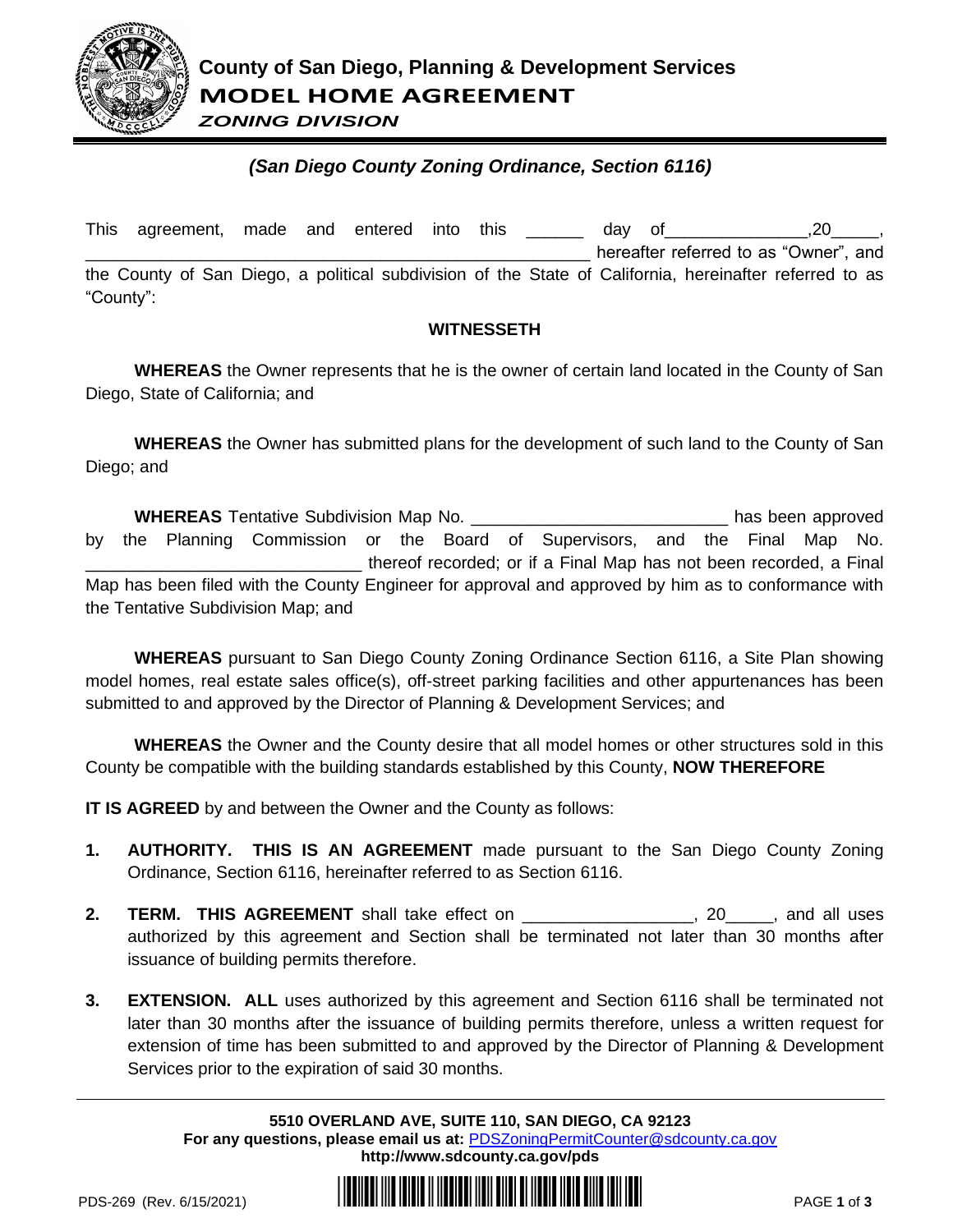## **County of San Diego, PDS, Zoning Division MODEL HOME AGREEMENT**

*Continued*

- **4. REMOVAL AND RESTORATION.** Within thirty days of the expiration of said thirty months of extension thereof, all temporary buildings and structures and related improvements other than model homes constructed within the subdivision or proposed subdivision referred to herein shall be completely removed from the premises by the owner; and said owner shall have restored all model homes to a condition suitable for sale for residential occupancy, including reconversion of any garage to a condition suitable for the storage of private vehicles or the provision by other means of required off-street parking.
- **5. ASSUMPTION OF RISK.** Owner assumes all risks inherent in construction within the subdivision or proposed subdivision described in this agreement and Section 6116 prior to recordation of a Final Map, and agrees to abide by all conditions set forth in Section 6116, prior to the sale of any model home.
- **6. AUTHORIZED TEMPORARY USES.** Subject to the provisions of Section 6116, the following temporary uses are permitted in the subdivision or proposed subdivision referred to herein:
	- **(a)** Model homes in a number not to exceed that necessary to provide one example of each dwelling type being offered in the residential development. The number of model homes allowed shall not exceed the number necessary to provide one example of each dwelling type being offered in the development.
	- **(b)** Real estate sales office facilities for the purpose of promoting the sale or rental of dwellings on lots, or both, which are located within the same residential development or proposed subdivision. A temporary real estate sales office facility may be located adjacent to the residential development to which it is incidental in compliance with all of the other provisions of Section 6116.
	- **(c)** Off-street parking facilities.
	- **(d)** Children's play area, landscaping and landscape features such as walkways, pools, benches, walls, fencing, and similar appurtenant features of a non-commercial nature.
- **7. FINAL MAP RECORDATION.** Owner further agrees that in the event the Final Subdivision Map as referenced above, which includes the property whereon uses authorized by Section 6116 are located is not recorded prior to expiration of Tentative Map No. (see reference above), all buildings and structures and related improvements, including model homes constructed within the proposed subdivisions, shall be completely removed from the premises and the site restored to a clean and safe condition within ninety days from the date of expiration of the Tentative Map.
- **8. FAILURE TO REMOVE.** If all buildings and structures and related improvements are not removed as herein required, they may be removed or demolished, and the site restored by the County without further notice.